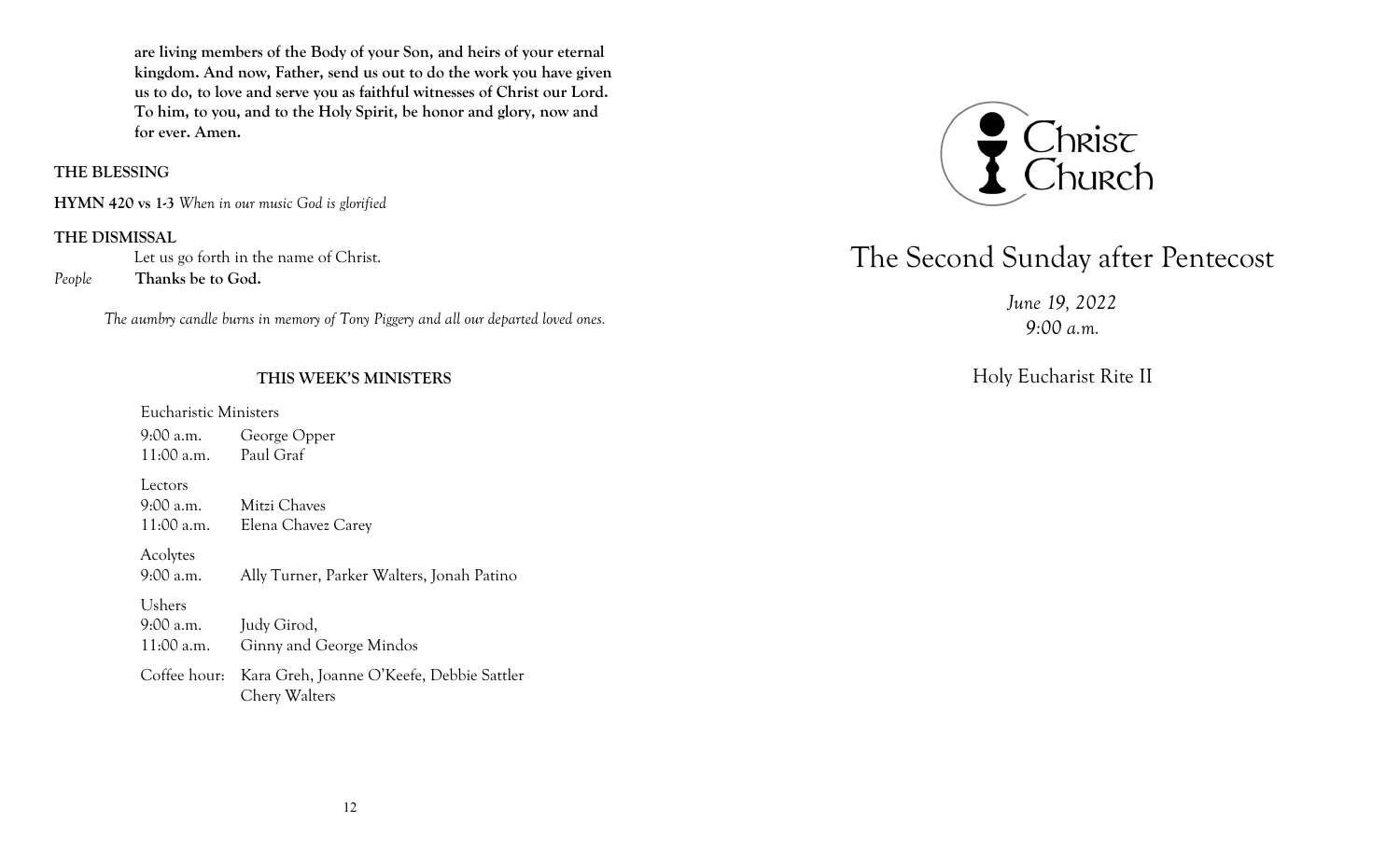## THE WORD OF GOD

*The people stand at the tolling of the bell.*

#### **HYMN 412 vs 1, 2, 5, 6** *Earth and all stars*

*Celebrant* Blessed be God: Father, Son, and Holy Spirit. *BCP 355 People* **And blessed be his kingdom, now and for ever. Amen.** *Celebrant* Almighty God, to you all hearts are open, all desires known, and from you no secrets are hid: Cleanse the thoughts of our hearts by the inspiration of your Holy Spirit, that we may perfectly love you, and worthily magnify your holy Name; through Christ our Lord. **Amen.**

#### **Song of Praise - Trisagion H/S-102**

This setting is intended to be sung three times.



#### **THE COLLECT OF THE DAY**

*Celebrant* The Lord be with you.

*People* **And also with you.**

*Celebrant* Let us pray.

O Lord, make us have perpetual love and reverence for your holy Name, for you never fail to help and govern those whom you have set upon the sure

By him and with him, and in him, in the unity of the Holy Spirit all honor and glory is yours, Almighty Father, now and forever. **AMEN.**

#### And now, as our Savior Christ has taught us, we are bold to say,

*All* **Our Father, who art in heaven, hallowed be thy Name, thy kingdom come, thy will be done, on earth as it is in heaven. Give us this day our daily bread. And forgive us our trespasses, as we forgive those who trespass against us. And lead us not into temptation, but deliver us from evil. For thine is the kingdom, and the power, and the glory, for ever and ever. Amen.**

#### **THE BREAKING OF THE BREAD:** *My flesh is food indeed* H/S-169



### *Celebrant* The Gifts of God for the People of God.

*All are invited to receive the consecrated bread and wine. The bread is received in the open palm. The wine is taken from the common cup by drinking (placing your hand gently on the base of the cup to guide it.) If you would rather not receive the wine, cross your arms over your chest as the cup comes to you. If you would rather receive a blessing than communion, cross your arms over your chest at the rail. Indicate to the minister if you need a gluten-free wafer.*

#### **COMMUNION MUSIC**

#### **POST-COMMUNION PRAYER** *BCP 366*

*Celebrant* Let us pray.

*All* **Almighty and everliving God, we thank you for feeding us with the spiritual food of the most precious Body and Blood of your Son our Savior Jesus Christ; and for assuring us in these holy mysteries that we**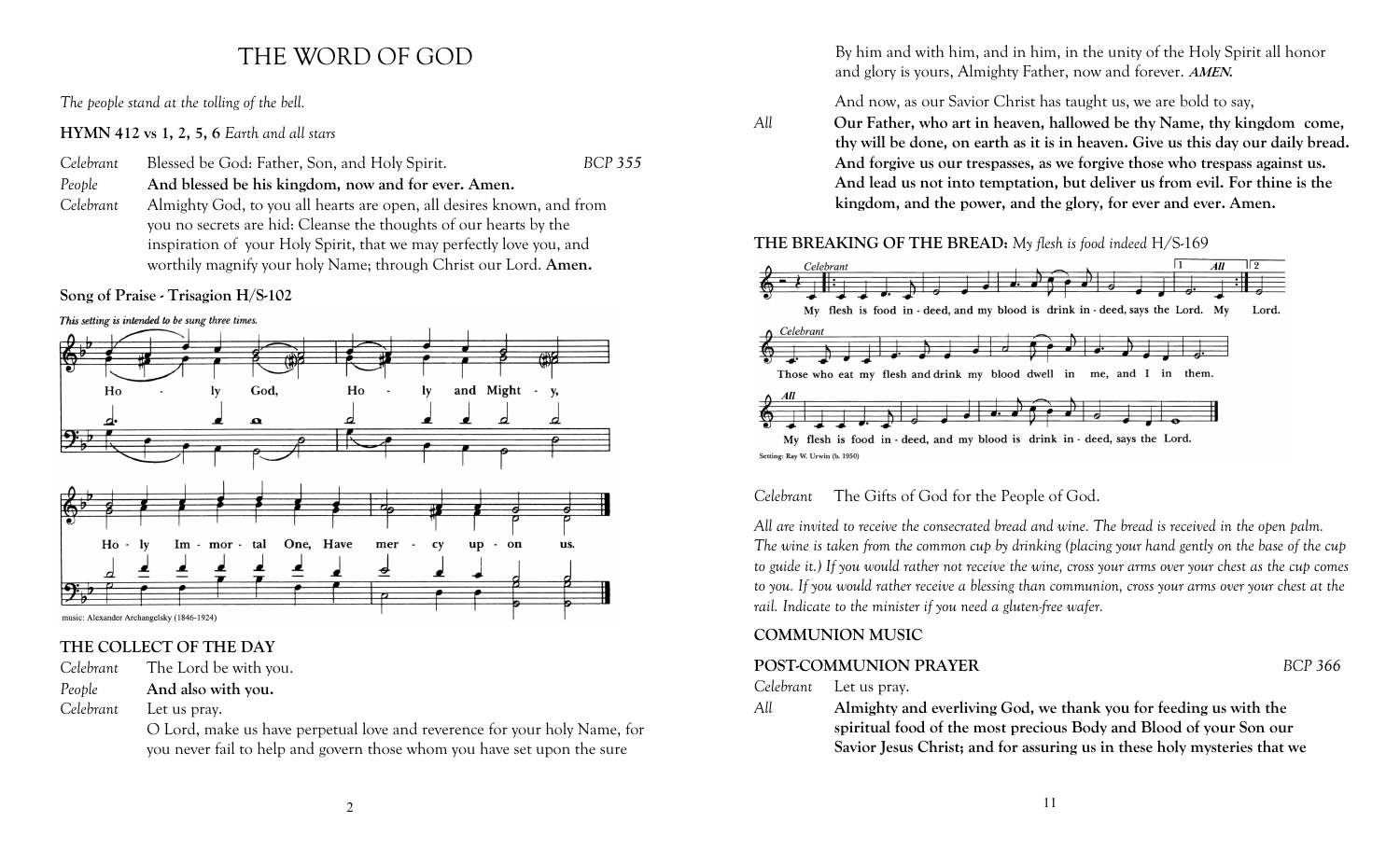*The people stand or kneel***.**

*Celebrant* We give thanks to you, O God, for the goodness and love which you have made known to us in creation; in the calling of Israel to be your people; in your Word spoken through the prophets; and above all in the Word made flesh, Jesus, your Son. For in these last days you sent him to be incarnate from the Virgin Mary, to be the Savior and Redeemer of the world.

> In him, you have delivered us from evil, and made us worthy to stand before you. In him, you have brought us out of error into truth, out of sin into righteousness, out of death into life.

> On the night before he died for us, our Lord Jesus Christ took bread; and when he had given thanks to you, he broke it, and gave it to his disciples, and said, "Take, eat: This is my Body, which is given for you. Do this for the remembrance of me."

After supper he took the cup of wine; and when he had given thanks, he gave it to them, and said, "Drink this, all of you: This is my Blood of the new Covenant, which is shed for you and for many for the forgiveness of sins. Whenever you drink it, do this for the remembrance of me."

Therefore, according to his command, O Father,

#### *All* **We remember his death, We proclaim his resurrection, We await his coming in glory;**

*Celebrant* And we offer our sacrifice of praise and thanksgiving to you, O Lord of all; presenting to you, from your creation, this bread and this wine.

> We pray you, gracious God, to send your Holy Spirit upon these gifts that they may be the sacrament of the Body of Christ and his Blood of the new Covenant. Unite us to your Son in his sacrifice, that we may be acceptable through him, being sanctified by the Holy Spirit. In the fullness of time, put all things in subjection under your Christ, and bring us to that heavenly country where, with all your saints, we may enter the everlasting heritage of your sons and daughters; through Jesus Christ our Lord, the firstborn of all creation, the head of the Church, and the author of our salvation.

foundation of your loving--kindness; through Jesus Christ our Lord, who lives and reigns with you and the Holy Spirit, one God, for ever and ever. **Amen.**

*The people are seated.*

#### **THE FIRST READING** *1 Kings 19:1-4, 5-7, 8-15a*

Ahab told Jezebel all that Elijah had done, and how he had killed all the prophets with the sword. Then Jezebel sent a messenger to Elijah, saying, "So may the gods do to me, and more also, if I do not make your life like the life of one of them by this time tomorrow." Then he was afraid; he got up and fled for his life, and came to Beer-sheba, which belongs to Judah; he left his servant there.

But he himself went a day's journey into the wilderness, and came and sat down under a solitary broom tree. He asked that he might die: "It is enough; now, O Lord, take away my life, for I am no better than my ancestors." Then he lay down under the broom tree and fell asleep. Suddenly an angel touched him and said to him, "Get up and eat." He looked, and there at his head was a cake baked on hot stones, and a jar of water. He ate and drank, and lay down again. The angel of the Lord came a second time, touched him, and said, "Get up and eat, otherwise the journey will be too much for you." He got up, and ate and drank; then he went in the strength of that food forty days and forty nights to Horeb the mount of God. At that place he came to a cave, and spent the night there.

Then the word of the Lord came to him, saying, "What are you doing here, Elijah?" He answered, "I have been very zealous for the Lord, the God of hosts; for the Israelites have forsaken your covenant, thrown down your altars, and killed your prophets with the sword. I alone am left, and they are seeking my life, to take it away."

He said, "Go out and stand on the mountain before the Lord, for the Lord is about to pass by." Now there was a great wind, so strong that it was splitting mountains and breaking rocks in pieces before the Lord, but the Lord was not in the wind; and after the wind an earthquake, but the Lord was not in the earthquake; and after the earthquake a fire, but the Lord was not in the fire; and after the fire a sound of sheer silence. When Elijah heard it, he wrapped his face in his mantle and went out and stood at the entrance of the cave. Then there came a voice to him that said, "What are you doing here, Elijah?" He answered, "I have been very zealous for the Lord, the God of hosts; for the Israelites have forsaken your covenant, thrown down your altars, and killed your prophets with the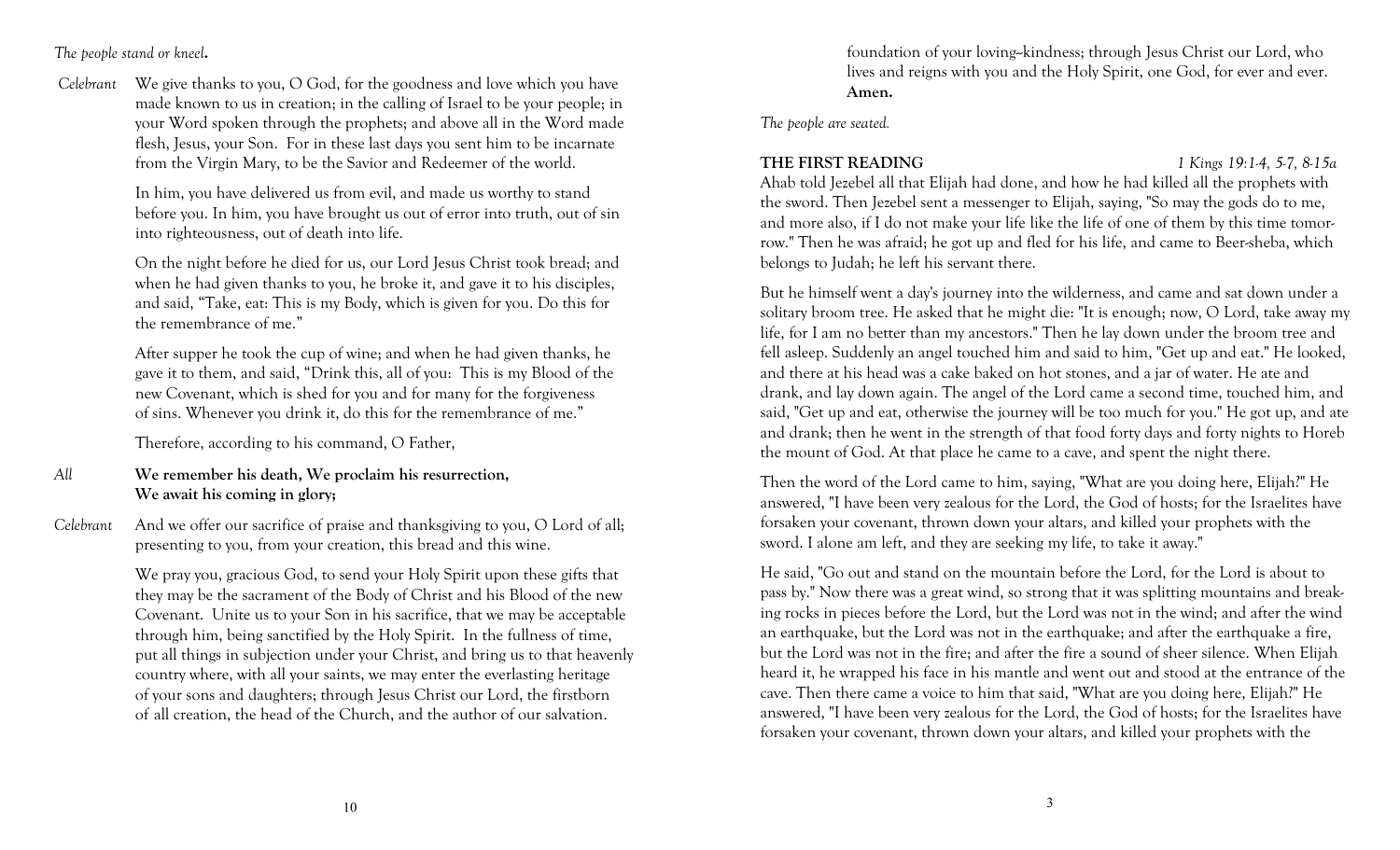sword. I alone am left, and they are seeking my life, to take it away." Then the Lord said to him, "Go, return on your way to the wilderness of Damascus."

*Reader* The Word of the Lord. *People* **Thanks be to God.**

**PSALM 42,** *read responsively by whole verse.* 1 As the deer longs for the water-brooks, \* so longs my soul for you, O God.

2 **My soul is athirst for God, athirst for the living God; \* when shall I come to appear before the presence of God?** 3 My tears have been my food day and night, \*

while all day long they say to me, "Where now is your God?"

4 **I pour out my soul when I think on these things: \* how I went with the multitude and led them into the house of God,**

5 With the voice of praise and thanksgiving, \* among those who keep holy-day.

6 **Why are you so full of heaviness, O my soul? \* and why are you so disquieted within me?**

7 Put your trust in God; \*

for I will yet give thanks to him, who is the help of my countenance, and my God.

8 **My soul is heavy within me; \* therefore I will remember you from the land of Jordan, and from the peak of Mizar among the heights of Hermon.** 9 One deep calls to another in the noise of your cataracts; \*

all your rapids and floods have gone over me.

10 **The Lord grants his loving-kindness in the daytime; \* in the night season his song is with me, a prayer to the God of my life.**

11 I will say to the God of my strength, "Why have you forgotten me? \* and why do I go so heavily while the enemy oppresses me?" 12 **While my bones are being broken, \***

**my enemies mock me to my face;**

## THE HOLY COMMUNION

#### **OFFERTORY MUSIC,** *remaining seated*

#### **PRESENTATION HYMN 427 vs 1**

*When morning gilds the skies, my heart awakening cries, may Jesus Christ be praised! When evening shadows fall, this rings my curfew call, may Jesus Christ be praised!*

#### **EUCHARISTIC PRAYER B** *BCP 367*

|           | Celebrant The Lord be with you.                                         |
|-----------|-------------------------------------------------------------------------|
| People    | And also with you.                                                      |
| Celebrant | Lift up your hearts.                                                    |
| People    | We lift them to the Lord.                                               |
| Celebrant | Let us give thanks to the Lord our God.                                 |
| People    | It is right to give him thanks and praise.                              |
| Celebrant | It is right, and a good and joyful thing, always and everywhere to give |
|           | thanks to you, Father Almighty, Creator of heaven and earth.            |
|           |                                                                         |

#### *The Celebrant says a Proper Preface.*

Therefore we praise you, joining our voices with Angels and Archangels and with all the company of heaven, who for ever sing this hymn to proclaim the glory of your Name:

#### **SANCTUS H/S-129** *Holy, holy, holy*



4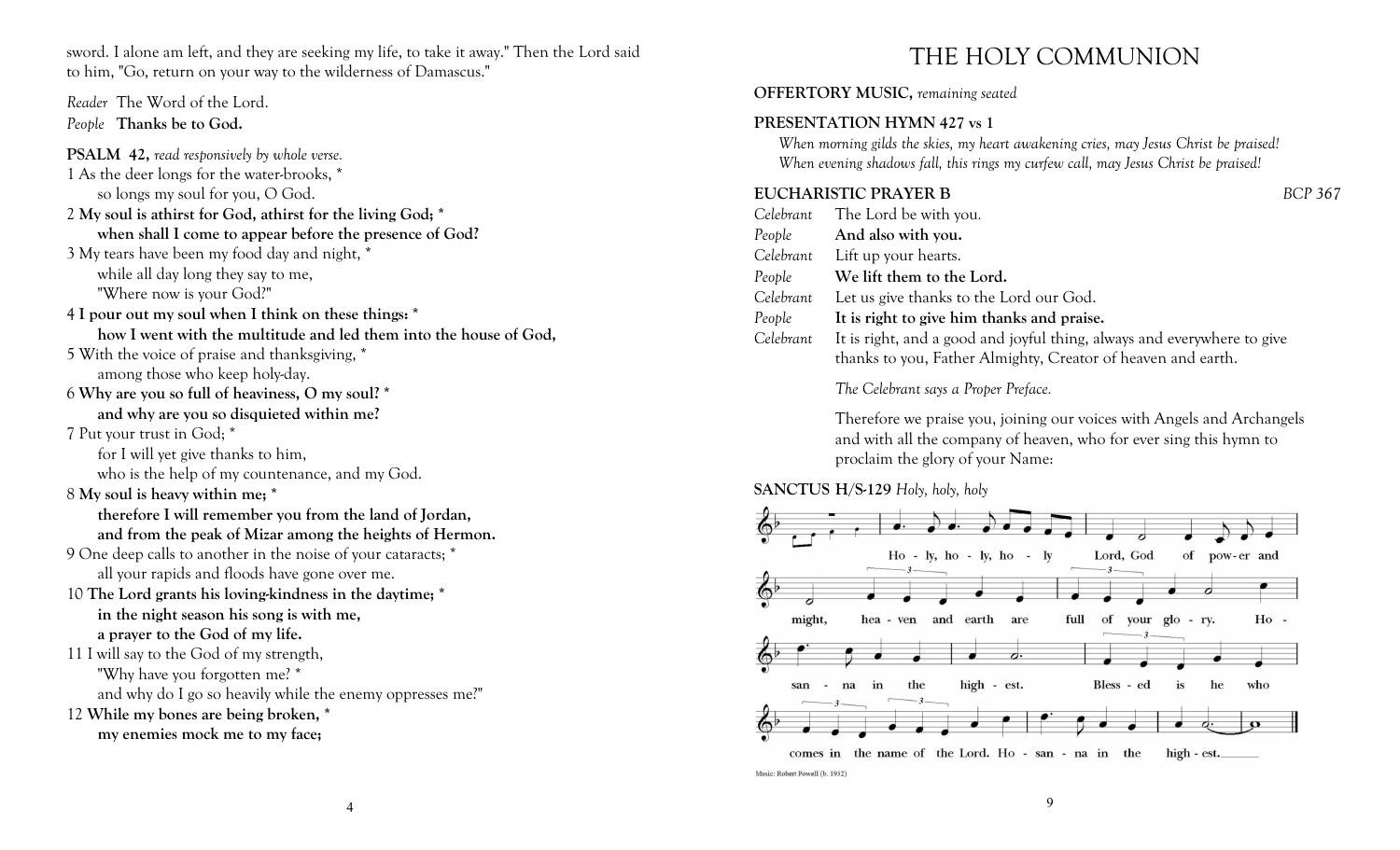For all who have commended themselves to our prayers; for our families, friends, and neighbors; that being freed from anxiety, they may live in joy, peace, and health, we pray to you, O Lord.

#### **Lord, have mercy.**

For all who have died in the communion of your Church, and those whose faith is known to you alone, that, with all the saints, they may have rest in that place where there is no pain or grief, but life eternal, we pray to you, O Lord.

#### **Lord, have mercy.**

Rejoicing in the fellowship of the ever-blessed Virgin Mary, and all the saints, let us commend ourselves, and one another, and all our life to Christ our God. **To you, O Lord our God**.

*Silence is kept. The Celebrant adds a concluding Collect.*

#### **CONFESSION OF SIN** BCP 360

*Celebrant* Let us confess our sins against God and our neighbor.

- *All* **Most merciful God, we confess that we have sinned against you in thought, word, and deed, by what we have done, and by what we have left undone. We have not loved you with our whole heart; we have not loved our neighbors as ourselves. We are truly sorry and we humbly repent. For the sake of your Son Jesus Christ, have mercy on us and forgive us; that we may delight in your will, and walk in your ways, to the glory of your Name. Amen.**
- *Celebrant* Almighty God have mercy on you, forgive you all your sins through our Lord Jesus Christ, strengthen you in all goodness, and by the power of the Holy Spirit keep you in eternal life. **Amen.**

**THE PEACE,** *standing.*

*Celebrant* The peace of the Lord be always with you.

*People* **And also with you.**

#### **ANNOUNCEMENTS**

13 All day long they mock me \*

and say to me, "Where now is your God?"

14 **Why are you so full of heaviness, O my soul? \* and why are you so disquieted within me?**

15 Put your trust in God; \* for I will yet give thanks to him, who is the help of my countenance, and my God.

#### **THE SECOND READING** *Galatians 3:23-29*

Now before faith came, we were imprisoned and guarded under the law until faith would be revealed. Therefore the law was our disciplinarian until Christ came, so that we might be justified by faith. But now that faith has come, we are no longer subject to a disciplinarian, for in Christ Jesus you are all children of God through faith. As many of you as were baptized into Christ have clothed yourselves with Christ. There is no longer Jew or Greek, there is no longer slave or free, there is no longer male and female; for all of you are one in Christ Jesus. And if you belong to Christ, then you are Abraham's offspring, heirs according to the promise.

*Reader* The Word of the Lord. *People* **Thanks be to God.**

**HYMN 370 vs 6** *St. Patrick's Breastplate*

**THE GOSPEL** *Luke 8:26-39*

The Holy Gospel of our Lord Jesus Christ according to Luke.

#### *People* **Glory to you, Lord Christ.**

Jesus and his disciples arrived at the country of the Gerasenes, which is opposite Galilee. As he stepped out on land, a man of the city who had demons met him. For a long time he had worn no clothes, and he did not live in a house but in the tombs. When he saw Jesus, he fell down before him and shouted at the top of his voice, "What have you to do with me, Jesus, Son of the Most High God? I beg you, do not torment me" -- for Jesus had commanded the unclean spirit to come out of the man. (For many times it had seized him; he was kept under guard and bound with chains and shackles, but he would break the bonds and be driven by the demon into the wilds.) Jesus then asked him, "What is your name?" He said, "Legion"; for many demons had entered him. They begged him not to order them to go back into the abyss.